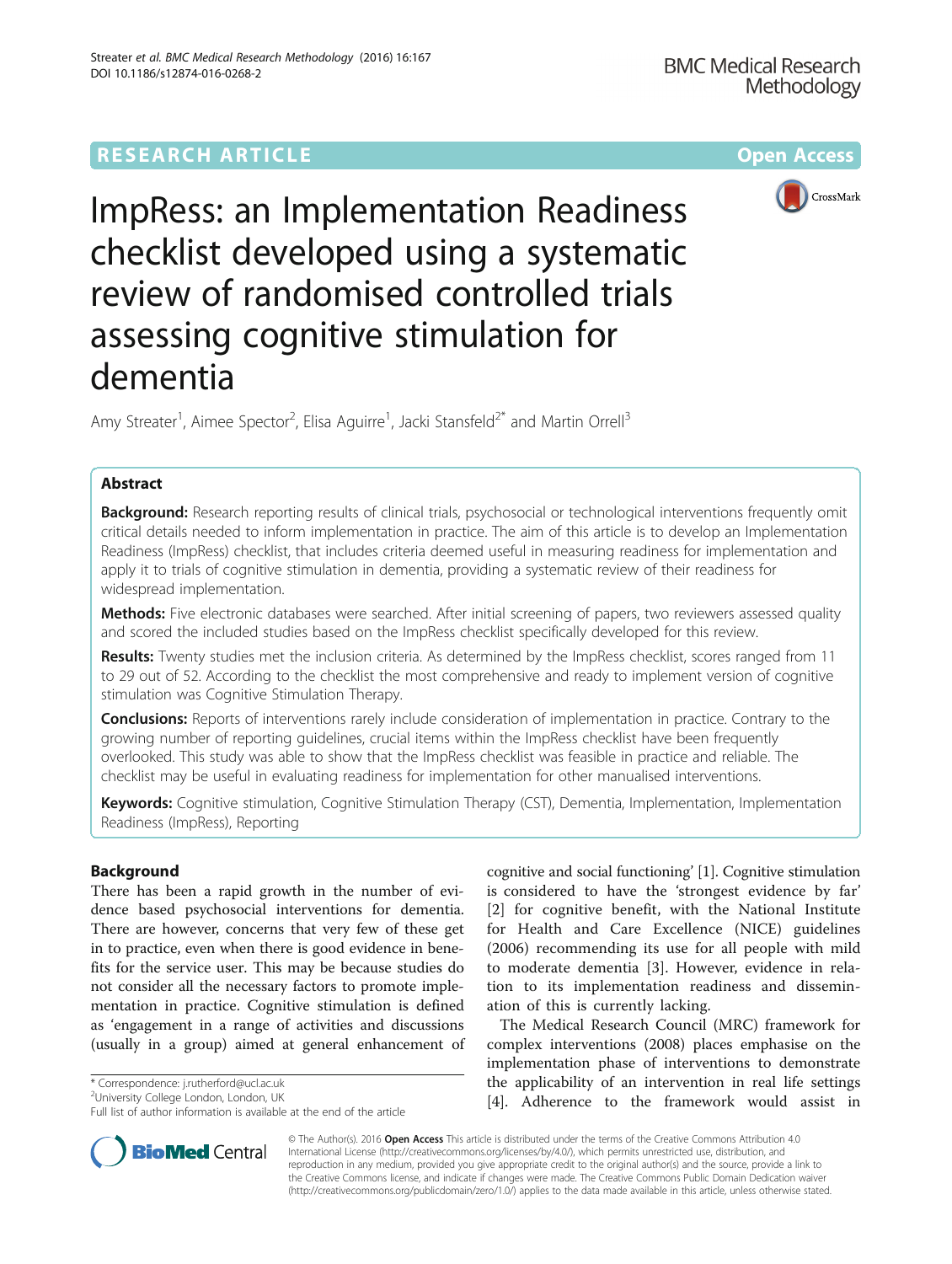identifying the usefulness of the intervention, how it works, and should provide enough detail so that the implementation phase of the framework can be explored fully. This would further assist the use of psychosocial therapies in practice in a timely manner. Process evaluation incorporates context, implementation, and mechanisms of impact as key components in the design and testing of complex interventions [\[5\]](#page-8-0). This broader approach is especially relevant due to the well-documented gap between research findings and their application in practice [\[6\]](#page-8-0).

A systematic review was carried out to identify studies on cognitive stimulation. We then developed an easy to use, comprehensive checklist to assess the level of reporting in randomised controlled trials (RCTs) reporting on cognitive stimulation studies to determine the RCTs level of readiness for implementation in practice.

### Methods

### Criteria for selecting studies

A systematic search was carried out and included studies were RCTs that assessed the effectiveness of cognitive stimulation for people with dementia in a variety of care settings. RCTs were chosen as the only acceptable design for included studies because it is considered the gold standard when assessing the effectiveness of an intervention. All studies; (i) met the definition of cognitive stimulation [[1\]](#page-8-0), (ii) were published in a peer reviewed journals and were written in English, (iii) had a researcher, staff member or family caregiver deliver the intervention to people with dementia, (iv) demonstrated significant beneficial effects on cognition and/or behaviour for the person with dementia, (v) included participants with a dementia diagnosis, (vi) received the intervention for a minimum of four weeks with no restrictions placed regarding its duration, and (vii) had outcomes looking at performance on at least one psychometrically sound test of cognitive functioning. The inclusion criteria were lifted from a previously conducted Cochrane review [[7](#page-8-0)].

### Development of checklist

The checklist was derived from a set of criteria developed to appraise the quality of reporting of implementation of workplace interventions [\[8](#page-8-0)]. The original checklist had one question per each of the ten themes but this was considered insufficient to provide a comprehensive guide to potential barriers to implementation. So, the newly devised ImpRess checklist was developed, guided by the MRC framework (2008) [\[4\]](#page-8-0) to incorporate questions relevant to implementation. Considerations raised in this framework include; neglecting the development stages, over emphasis on the evaluation stage, and a lack of practical consideration in relation to implementation. Consequently, we worked collaboratively to consider each of the ten themes and what was deemed important when considering the implementation readiness of cognitive stimulation. We have extensive experience in the development, set up, delivery and evaluation of Cognitive Stimulation Therapy (CST) and considered that their practical knowledge in the delivery of the programme was useful in developing the ImpRess checklist. The intention was to pragmatically consider what would be expected and useful in the reporting of published papers.

As a result, the 26-question checklist was developed covering 10 themes including; motivation, theory of change, implementation context, experience, planning consultations, delivery collaborations, manager support, employee support, resources, and population characteristics and each theme included sub-questions (Table [1\)](#page-2-0).

Each theme appraised the level of information reported in the published paper to assess 'readiness for implementation', which encompasses factors related to implementation of cognitive stimulation in practice. Each question required a yes or no response and scored accordingly, with total score ranging from zero to 52.

### ImpRess checklist outcome measures

The ImpRess checklist comprises of 26 questions across 10 themes with zero given when no information was provided, one point if partially answered and two points if the question is fully answered. There was no weighting given to a particular theme and the overall score was used to determine implementation readiness.

#### **Motivation**

Motivation Motivation to use the intervention attempts to identify cost effectiveness (Q1) and includes the expected beneficial effects in outcomes for the person with dementia and organisation (Q2 & 3) to demonstrate a motivational aspect to the delivery of the intervention (e.g. a significant effect for the person with dementia). 'Motivation' also includes the presentation of qualitative information in focus group or individual interviews (Q4) gathered on the intervention to ensure the reporting of benefits for the person with dementia or staff member, in addition to organisational benefits (Q5) as identified by recommendations and guidelines included in the paper.

Includes the description of any outcomes used (Q6), model of how the intervention works (Q7), study design (Q8), and theoretical base (Q9). The description of chosen outcomes is used to identify what is being measured, how it is being measured, and difference between time points. 'Theory of change' includes a definition of how the intervention works (regarding mechanisms of change) and determining the suitability of the study design with a focus on how theory has been applied to the research and to justify the use of the intervention.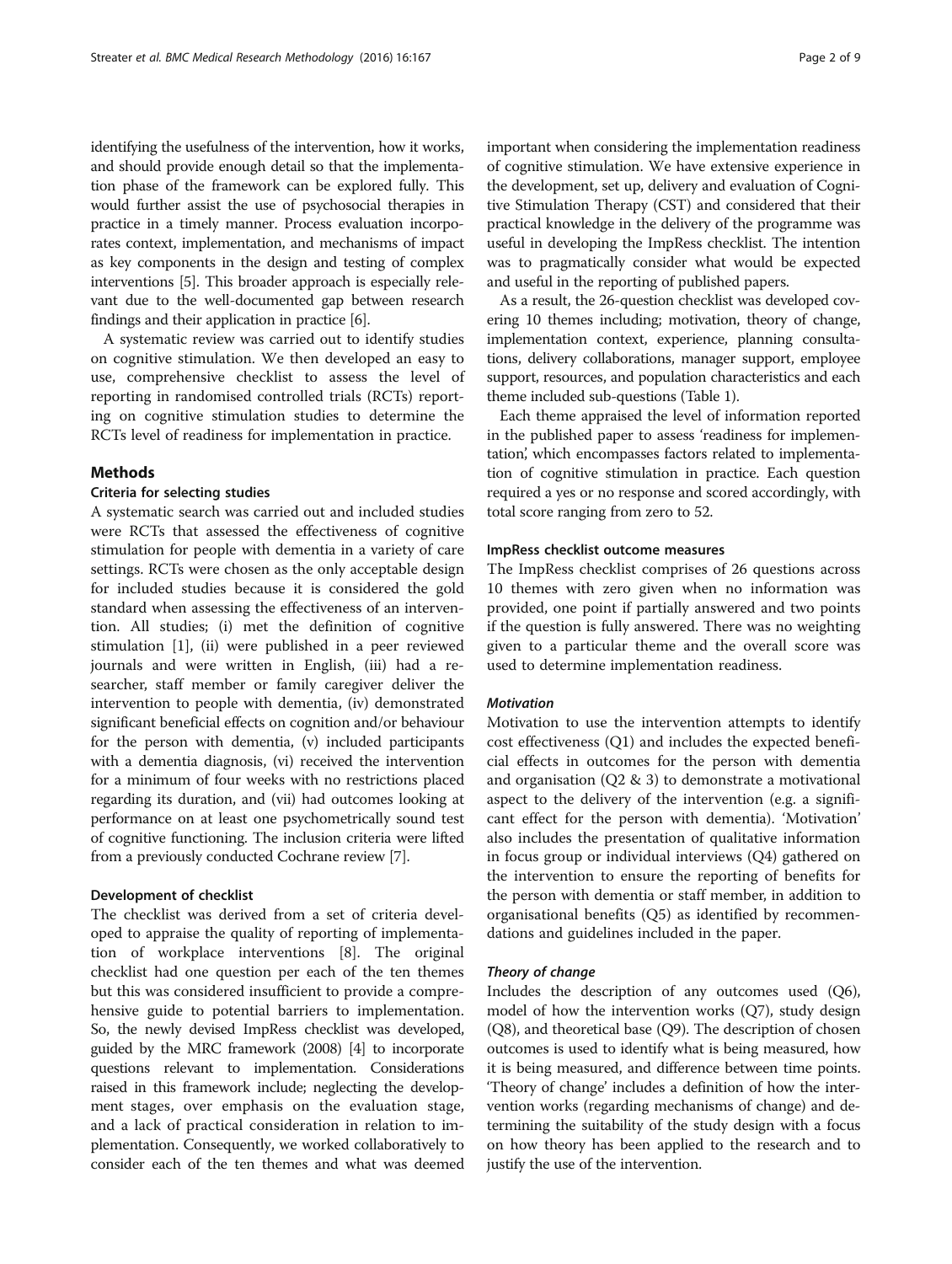# <span id="page-2-0"></span>Table 1 Implementation Readiness (ImpRess) checklist

| Number | Theme                                    | Original checklist question                                                                                                                               | Number         | ImpRess question                                                                                             |
|--------|------------------------------------------|-----------------------------------------------------------------------------------------------------------------------------------------------------------|----------------|--------------------------------------------------------------------------------------------------------------|
|        | Motivation<br>(max score 10)             | Does the study describe why management<br>decided to subject the employee population<br>to the organisational change?                                     | 1              | Does the existing evidence suggest<br>the intervention is likely to be<br>cost effective?                    |
|        |                                          |                                                                                                                                                           | $\overline{2}$ | Does the existing evidence suggest<br>the intervention is likely to be effective<br>for the primary outcome? |
|        |                                          |                                                                                                                                                           | 3              | Does the existing evidence suggest<br>the intervention is likely to be effective<br>for other key outcomes?  |
|        |                                          |                                                                                                                                                           | 4              | Are there other benefits for the<br>patient (qualitative)?                                                   |
|        |                                          |                                                                                                                                                           | 5              | Are there benefits for the organisation?                                                                     |
| 2      | Theory of change<br>(max score 8)        | Was the intervention design influenced by                                                                                                                 | 6              | Are the outcomes clearly defined?                                                                            |
|        |                                          | a theory of change describing the proposed<br>pathway from implementation to health<br>outcome?                                                           | 7              | Is how the intervention works<br>clearly defined?                                                            |
|        |                                          |                                                                                                                                                           | 8              | Is the design suitable for the kind of<br>intervention (RCT)?                                                |
|        |                                          |                                                                                                                                                           | 9              | Is there a coherent theoretical base?                                                                        |
| 3      | Implementation                           | Does the study provide any useful contextual                                                                                                              | 10             | Is the intervention standardised?                                                                            |
|        | context (max score 4)                    | information relevant to the implementation<br>of the intervention?                                                                                        | 11             | Can it be widely implemented in to<br>practice (following on from a<br>research setting)?                    |
| 4      | Experience<br>(max score 4)              | Does the study establish whether those<br>implementing the intervention had<br>appropriate experience?                                                    | 12             | Is the skills and experience of the<br>person delivering the intervention<br>clearly described?              |
|        |                                          |                                                                                                                                                           | 13             | Is there monitoring of the delivery<br>(attendance/adherence) of the<br>intervention?                        |
| 5      | Planning consultations<br>(max score 4)  | Is there a report of consultation/collaboration<br>processes between managers, employees and                                                              | 14             | Is the amount of time necessary<br>to set up the intervention specified?                                     |
|        |                                          | any other relevant parties during the<br>planning stage?                                                                                                  | 15             | Is the planning and setting up of<br>the sessions clearly defined?                                           |
| 6      | Delivery collaborations<br>(max score 4) | Is there a report of consultation/collaboration<br>processes between managers, employees and<br>any other relevant parties during the                     | 16             | Does it specify the amount of time<br>required for each session and for the<br>duration of the programme?    |
|        |                                          | delivery stage?                                                                                                                                           | 17             | Are the potential and facilitator barriers<br>to the delivery of the intervention described?                 |
| 7      | Manager support<br>(max score 2)         | Were on-site managers/supervisors supportive<br>of the intervention?                                                                                      | 18             | Is the level of managerial<br>support described during the<br>intervention/evaluation?                       |
| 8      | Employee support<br>(max score 2)        | Were employees supportive of the intervention?                                                                                                            | 19             | Is the level of support required by<br>staff members to deliver the<br>intervention described?               |
| 9      | Resources<br>(max score 10)              | Does the study give information about the<br>resources required in implementing                                                                           | 20             | Are the resources required to<br>deliver the intervention specified?                                         |
|        |                                          | the intervention?                                                                                                                                         | 21             | Is the training costs specified?                                                                             |
|        |                                          |                                                                                                                                                           | 22             | Are the training materials specified?                                                                        |
|        |                                          |                                                                                                                                                           | 23             | Are there manuals for the intervention?                                                                      |
|        |                                          |                                                                                                                                                           | 24             | Are the materials easy to source?                                                                            |
| 10     | Population characteristics               | Does the study provide information on the                                                                                                                 | 25             | Are the population characteristics specified?                                                                |
|        | (max score 4)                            | characteristics of the people for whom the<br>intervention was beneficial, and the<br>characteristics of those for whom it was<br>harmful or ineffective? | 26             | Does it specify who benefits most<br>from the intervention?                                                  |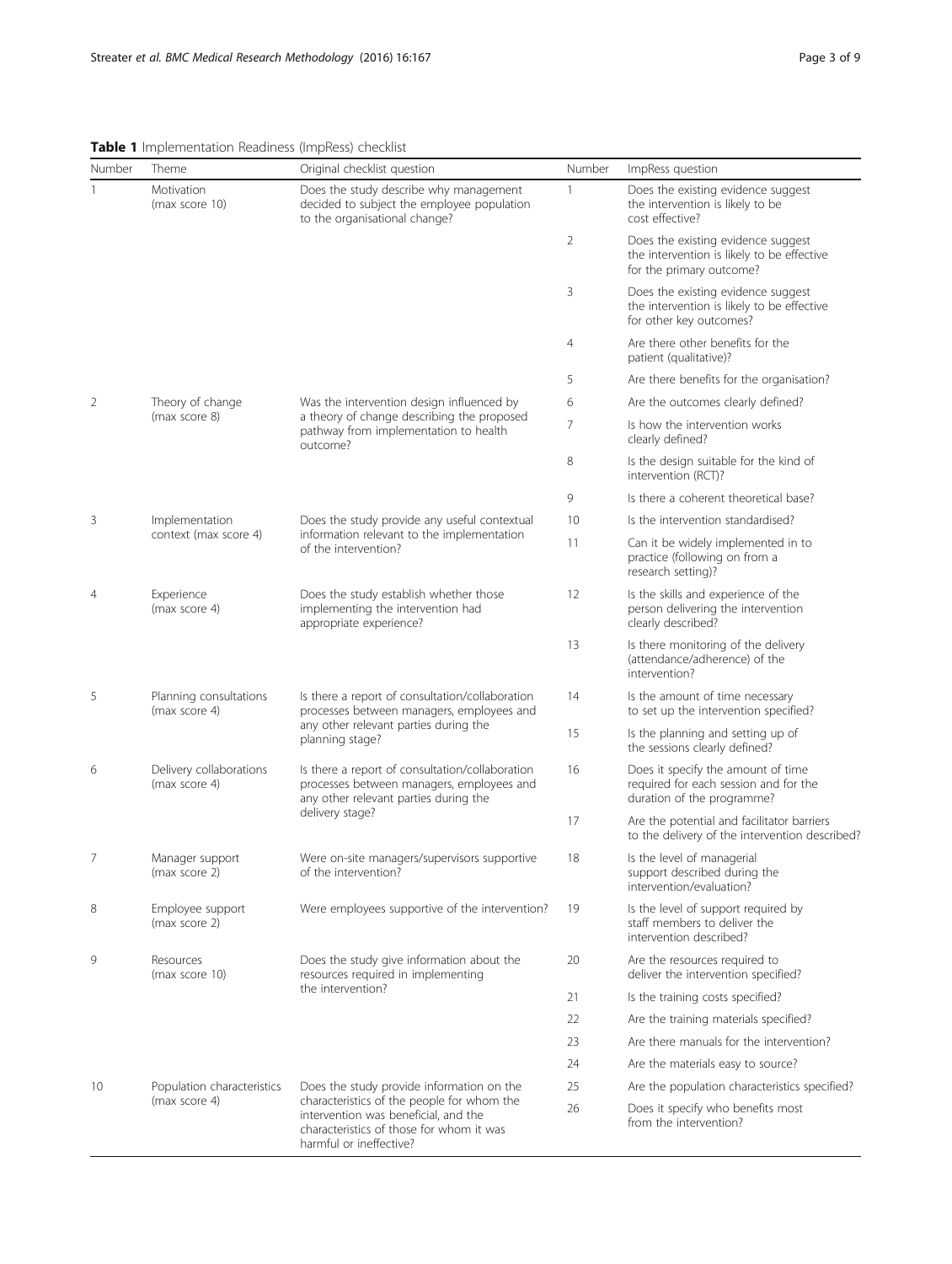Is the standardised nature of the intervention and its reproducibility in a real life setting (Q10 & 11). To determine standardisation of the intervention, the study requires details relating to the type and delivery of the intervention, resources, and type of person required to deliver the intervention. This theme relates to the consideration of the large-scale dissemination of the intervention.

Identifies the level of experience required by the person to deliver the intervention (Q12) and includes the recording of attendance and adherence to the intervention (Q13).

Identifies the level of information detailed within the study in the setting up and planning of the intervention and sessions (Q14 & 15). This theme is scored on whether the time taken to set up the programme is mentioned and planning issues are mentioned.

This includes the time requirements to deliver the intervention and identify any potential barriers (Q16 & 17). This includes the amount of time necessary to run the session, overall programme plan, potential or lack of barriers related to the intervention, and difficulties a person might experience when delivering the therapy.

Enables the identification of the level of support required within the workplace in order to implement the therapy and considers the logistics and ease of implementation of an intervention (Q18).

Employee support Level of 'Employee support' is useful when considering implementation into practice (Q19) as it may affect the intervention. For instance, the level of training or number of staff required to deliver the intervention may impact on the ease in which the cognitive stimulation programme can be implemented in the care setting.

Training in psychosocial interventions can be hard to access, with many interventions having no training manual or being so poorly specified that the intervention could not be reliably replicated in practice [\[9](#page-8-0)]. 'Resources' as a theme identifies any reference to resources required to deliver the intervention, the cost of training, training materials (e.g. DVD), manuals, and the sourcing of materials (Q20, 21, 22, 23 & 24).

Provides insight into whom the intervention is for  $(Q25)$ and who benefits most (Q26). For a full score to be awarded for the description of the population characteristics, the following details were required: (1) type of dementia, (2) exclusion criteria, (3) level of impairment, (4) intervention setting, (5) age range, (6) gender, (7) ethnicity, and (8) country of residence. These details were considered necessary, in addition to who benefited most, to give a comprehensive account of the intended target population.

### Data sources

PsycINFO, Medline, EMBASE, CINAHL and SCOPUS were searched between January 2011 and April 2013. Search terms were matched to a Cochrane review on cognitive stimulation [\[7](#page-8-0)] and prior to these search dates, the included papers in the Cochrane review were used for this review. The search terms used for cognitive stimulation were: 'cognitive stimulation', 'reality orientation', 'memory therapy', 'memory groups', 'memory support', 'memory stimulation', 'global stimulation', 'cognitive psychostimulation'.

#### Study selection

A researcher independently screened by title and abstract of retrieved studies, and the full text of potentially eligible studies. At the screening stage any discrepancies were resolved via discussion between two researchers. One researcher carried out data extraction using the ImpRess checklist. Another researcher independently scored the papers and results were compared, there was 99.4% interrater reliability.

### **Results**

# Overview of search hits and included studies

The electronic databases were searched and screened by title and abstract. After initial screening studies were then further reviewed to ensure they met the inclusion criteria. A total of 20 papers were included in this review, of which 17 had been identified in the previous review [\[8](#page-8-0)] and three were new (Fig. [1](#page-4-0)). The ImpRess checklist was applied to the 20 included studies. Studies were scored two points if they fully answered the question, one point if partially answered, and a score of zero if the question was unanswered (Table [2\)](#page-5-0).

### **Motivation**

There was a lack of information across the included papers detailing the different aspects of 'Motivation'. Only one paper included information relating to the cost effectiveness of the intervention in a formal capacity by referencing an additional paper on economic analysis. All papers, excluding three, provided sufficient detail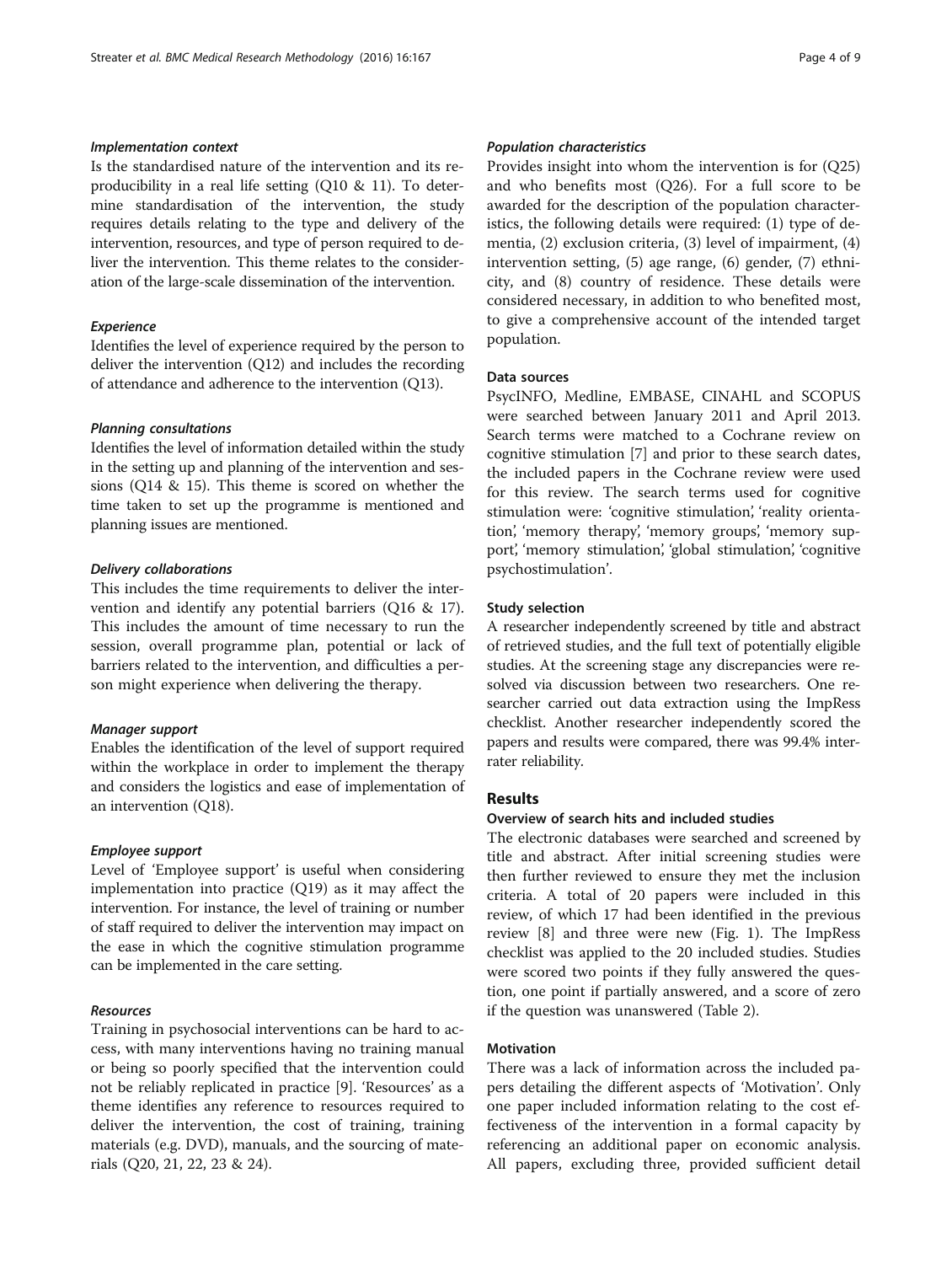<span id="page-4-0"></span>

evidencing the choice of primary outcomes and in relation to evidence suggesting effectiveness for other key outcomes seven studies provided supporting evidence. Only three studies provided evidence of qualitative benefit and two studies highlighted organisational benefit.

# Theory of change

All studies reported on the outcome measures used to assess the participants, but the description varied in length and level of detail. Only two studies scored a maximum score, 16 studies were assigned one point for providing partial details on the outcome measures being used, and one study was assigned a zero for not clearly defining the outcome measures. The majority of studies clearly defined how the intervention worked except for five studies that omitted this information. Being RCTs, all included studies had a suitable design.

# Implementation context

All studies provided a clear explanation of a standardised intervention. Seven studies went further by providing sufficient detail for the intervention to be implemented to some degree into practice, and 10 studies provided enough detail for the intervention to be fully put into practice.

## Experience

Ten studies sufficiently detailed the level of experience required to deliver the intervention. Seven studies provided no further information about the person so a partial score was given. Only two studies provided full details of attendance and adherence and a partial score was assigned to seven studies for providing details relating to drop outs inferring that records of attendance were kept. In particular, one study detailed weekly meetings to ensure the intervention was delivered as designed.

### Planning consultations

Details on 'Planning consultations' were lacking across studies. One study made reference to the small amount of time necessary to set up the intervention, whilst two studies provided details regarding the planning of the session structure. Aside from these aforementioned studies, no details were provided concerning the consultation and planning necessary to deliver the intervention.

## Delivery collaborations

All studies provided full details on the delivery frequency of the intervention. Just over half of the studies highlighted potential barriers to the facilitation of the programme, such as feasibility of a long-term intervention, time commitment, difficulty in scheduling sessions, intervention not meeting staff expectations, and demands put on staff.

### Manager support

Only one study made reference to 'Manager support' by providing positive feedback following the intervention in regards to rescheduling meetings and the intervention continuing after the research involvement. No other study made reference to manager involvement.

# Employee support

Ten studies provided information on the required level of 'Employee support'. However, a partial score was assigned to two studies for mentioning staff or aide, and family carer without providing further detail.

## Resources

Very few studies provided a comprehensive report of the resources required to deliver the intervention. Six studies detailed the materials required (e.g. blackboard, clock),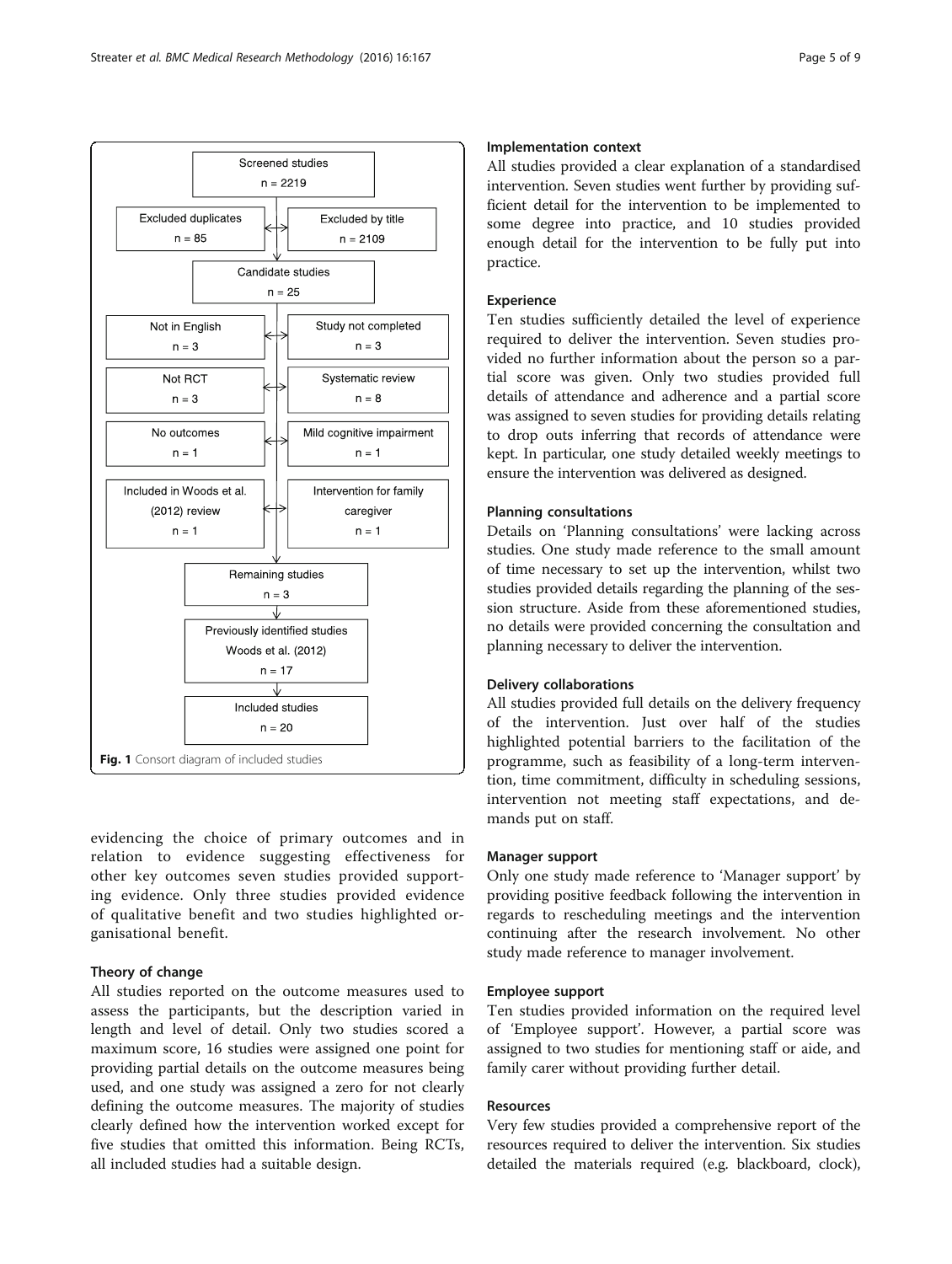| Studies                    | Theme          |                     |                           |                |                           |                            |                    |                     |              |                               |       |  |
|----------------------------|----------------|---------------------|---------------------------|----------------|---------------------------|----------------------------|--------------------|---------------------|--------------|-------------------------------|-------|--|
|                            | Motivation     | Theory of<br>change | Implementation<br>context | Experience     | Planning<br>consultations | Delivery<br>collaborations | Manager<br>support | Employee<br>support | Resources    | Population<br>characteristics | Total |  |
| Akanuma et al., 2011 [21]  | $\overline{4}$ | 7                   | $\overline{4}$            | $\overline{2}$ | $\circ$                   | $\overline{2}$             | $\Omega$           | $\overline{2}$      | $\mathbf{0}$ | $\overline{2}$                | 23    |  |
| Baines et al., 1987 [22]   | 3              |                     |                           |                | ∩                         |                            |                    |                     |              |                               | 32    |  |
| Baldelli et al., 1993 [23] | 2              |                     |                           |                |                           |                            |                    | $\cap$              | ∩            |                               | 14    |  |
| Baldelli et al., 2002 [10] | 2              | 4                   |                           |                | ∩                         |                            |                    | $\Omega$            | 0            |                               | 11    |  |
| Bottino et al., 2005 [24]  | 2              |                     |                           |                |                           |                            |                    | $\cap$              | 0            |                               | 16    |  |
| Breuil et al., 1994 [25]   | $\Omega$       | 6                   |                           |                |                           |                            |                    |                     |              |                               | 18    |  |
| Buschert et al., 2011 [26] | 6              |                     |                           |                |                           |                            |                    | ∩                   |              |                               | 27    |  |
| Chapman et al., 2004 [11]  | $\overline{4}$ |                     |                           |                |                           |                            |                    |                     |              |                               | 29    |  |
| Coen et al., 2011 [27]     | 7              | $\overline{4}$      |                           |                |                           |                            |                    |                     |              |                               | 27    |  |
| Ferrario et al., 1991 [28] |                |                     |                           |                |                           |                            |                    | $\Omega$            | 0            |                               | 12    |  |
| Gerber et al., 1991 [29]   | $\circ$        | 5                   |                           |                |                           |                            |                    | ∩                   |              |                               | 14    |  |
| Graessel et al., 2011 [30] | 2              | 8                   |                           |                |                           |                            |                    |                     |              |                               | 23    |  |
| Hanley et al., 1981 [31]   | 2              | 5                   |                           |                | ∩                         |                            |                    | 2                   |              |                               | 23    |  |
| Maci et al., 2012[32]      |                |                     |                           |                |                           |                            |                    |                     |              |                               | 22    |  |
| Onder et al., 2005 [33]    | $\overline{4}$ |                     |                           |                |                           |                            |                    |                     |              |                               | 26    |  |
| Requena et al., 2006 [34]  |                |                     |                           |                |                           |                            |                    | ∩                   |              |                               | 16    |  |
| Spector et al., 2001 [35]  | 2              |                     |                           |                |                           |                            |                    |                     |              |                               | 28    |  |
| Spector et al., 2003 [12]  | 2              |                     |                           |                |                           |                            |                    |                     |              |                               | 29    |  |
| Wallis et al., 1983 [36]   |                |                     |                           |                |                           |                            |                    |                     |              |                               | 20    |  |
| Woods et al., 1979 [37]    | $\mathcal{P}$  |                     |                           |                |                           |                            |                    |                     |              |                               | 26    |  |

<span id="page-5-0"></span>Table 2 Implementation Readiness (ImpRess) checklist score for included studies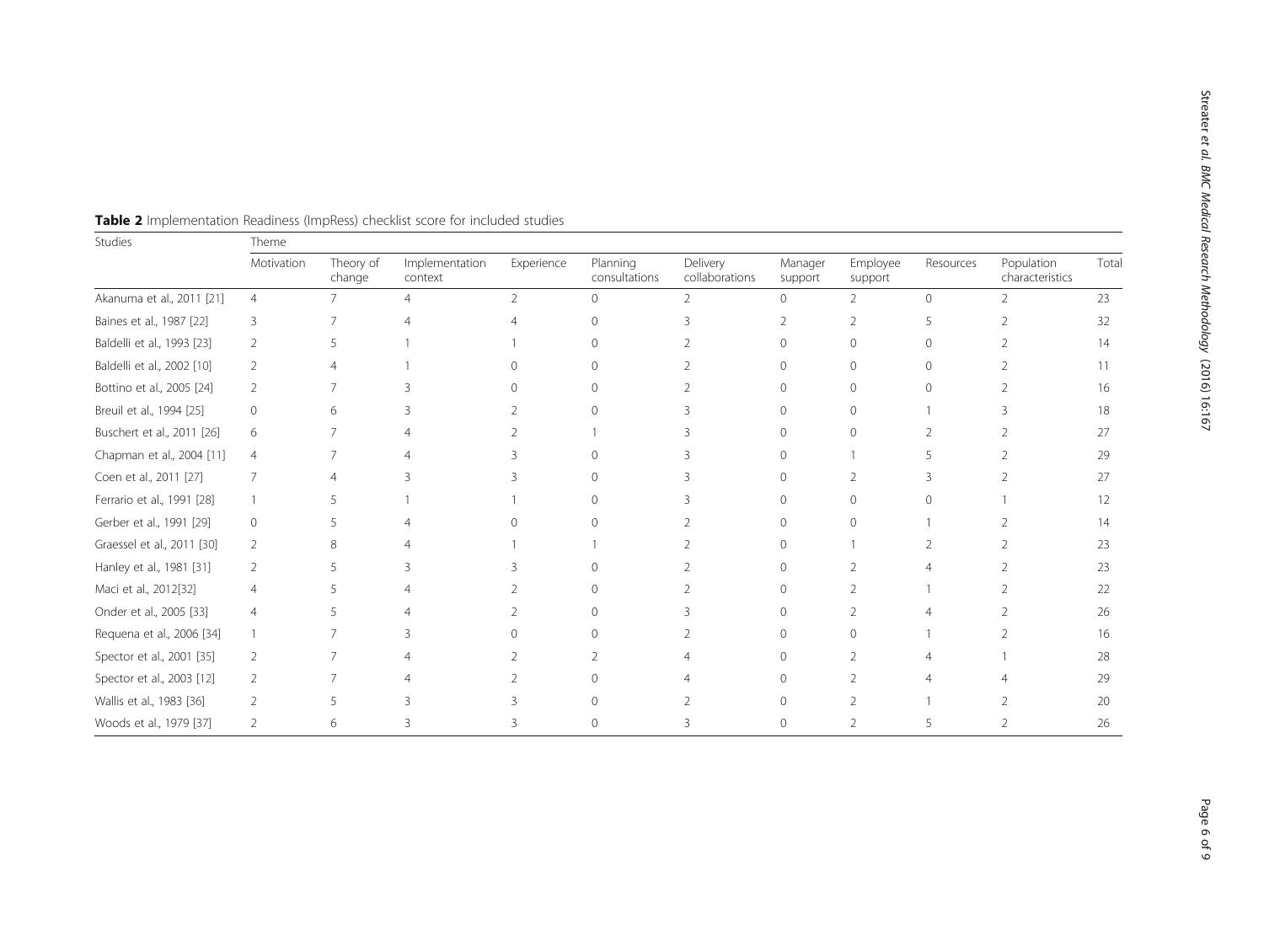and numerous studies detailed some form of training received by the person delivering the intervention. Despite this, there was no mention of training costs associated with this. The training materials varied across the studies from demonstrations, discussion, handouts, videos and role-play and six of the 20 included studies made reference to a manual. Three studies received a full score and three a partial score, as sourcing of the manual was not provided. Only six studies provided information relating to the sourcing of materials to run the programme.

## Population characteristics

All the included studies provided information regarding the population characteristics that the intervention was targeting. However, two studies were assigned one point due to missing some of the criteria. Only two studies made reference to who benefited most from the intervention.

#### ImpRess scoring

A total score of 52 could be attained for each included study. After applying the ImpRess checklist, the scores ranged from 11 [[10](#page-8-0)] to 29 [\[11](#page-8-0), [12](#page-8-0)]. Aside from reporting alone, a pragmatic decision was made to identify the same intervention being reported to evaluate the most recent paper for readiness for implementation. This was considered a logical step as it was expected that references would be made to the original research in the most up to date published version of the intervention. The version of cognitive stimulation that scored most highly had three papers that were included in the systematic literature search. This demonstrated that the more evidenced based version of cognitive stimulation was CST [[12\]](#page-8-0) as this particular programme scored higher on implementation readiness.

# **Discussion**

This is the first systematic review to apply the newly devised ImpRess checklist to cognitive stimulation in dementia. This review demonstrated an average 43% reporting rate when applied across the 20 included studies. Falling below 50% in the reporting of readiness for implementation indicated the lack of reporting, including information related to getting the intervention in to practice. There was a higher reporting rate for 'Implementation context', 'Theory of change', and 'Delivery collaborations'. Arguably, this is to be expected due to the standard format in the reporting of studies as items such as outcome measures and standardisation of the intervention should be adequately reported.

Specifically, it is clear that the pragmatic considerations are missing and highlighted in the lack of reporting when considering implementation in practice, in particular to 'Planning consultations', 'Manager support', and 'Resources'. Nonetheless, the included studies were

carried out over a 34-year period and yet, there was no increase in the reported scores over this timeframe. This was an unexpected finding as it was assumed that more recent studies would score higher due to the recent emphasis on implementation science, the number of reporting frameworks, and the advances in psychosocial interventions, specifically in dementia.

Given that the reported interventions might not be at the implementation stage and undergone widespread dissemination the calculated scores are not wholly unexpected. Some reporting, such as qualitative benefits, might be expected at a later stage of dissemination. However, an improvement in the reported delivery of studies is a necessary step to enable implementation by providing healthcare professionals with an overview of the justification for, set up, delivery and evaluation of the intervention in one paper.

Overall, the ImpRess checklist provided a useful insight into the themes that tend to be overlooked in study reporting. The newly devised checklist may illustrate the broader context surrounding the programme and focus on specific factors needed for successful implementation. As most studies omitted information in relation to 'Planning consultations', this limits its application due to potential cost and practical implications in the delivery of the intervention. In addition, the reporting of 'Manager support' is advantageous to the successful implementation in the workplace. The reporting of 'Resources' across studies was minimal. No studies reported on training costs to deliver the cognitive stimulation programme. If training was required prior to the implementation of the intervention this could act as a restriction due to the associated costs and time constraints. In addition, a lack of information regarding training materials limits the ease to which the reported intervention can be implemented into practice.

A number of frameworks have shifted the focus to implementation and as a result there are several number of frameworks available but each have their own limitations. The Promoting Action on Research Implementation in Health Services (PARIHS) framework [[13](#page-8-0)] identifies three key interacting elements that impact on successful implementation: Evidence, Context, and Facilitation. However, this framework tends to be utilised post hoc, instead of in the prospective stage of developing an intervention [\[14\]](#page-8-0).

An alternative to the PARIHS framework is the Reach, Efficacy, Adoption, Implementation, and Maintenance (RE-AIM) framework that considers the individual and organisational factors that may impact on the delivery of an intervention [[15\]](#page-8-0). A recent systematic review [[16](#page-8-0)] applied the RE-AIM framework to implementation of psychosocial interventions in residential dementia care and identified 'Adoption' and 'Maintenance' as receiving less attention than the other items. The 'implementation error' [[17](#page-8-0)] could explain the low treatment fidelity that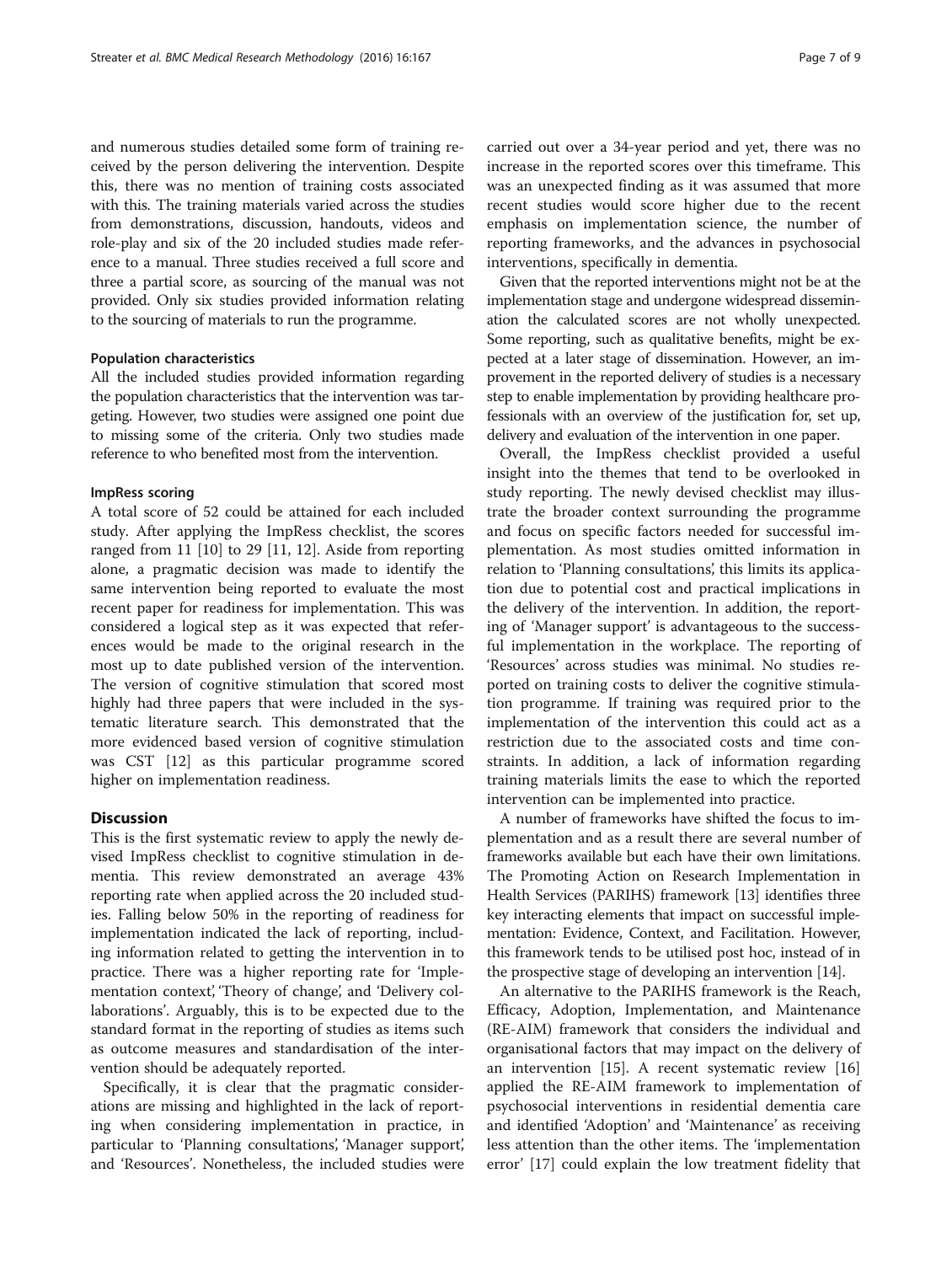may be improved upon if using and reporting the 'Maintenance' stage of the RE-AIM framework.

The Consolidated Framework for Implementation Research (CFIR) is another framework that includes five main domains; intervention characteristics, outer and inner settings, individual characteristics of those involved, and the implementation process [[18](#page-8-0)]. The CFIR framework specifies a list of constructs that through a review of theories has generated general domains considered to influence implementation. Although comprehensive, this framework is an exhaustive list of potential areas of implementation that may hinder its use.

More recently the template for intervention description and replication (TIDieR) checklist and guide was published [[19](#page-8-0)] and is similar in design to the ImpRess checklist but ignores the necessary outcome measures that might be deemed important when considering why a person or organisation might implement the intervention in the first place. Additionally, the TiDieR checklist is a descriptive checklist as opposed to the ImpRess checklist, which is designed to be a quick to complete indicator of an interventions readiness for implementation.

There was high inter-rater reliability (99.4%), however further research could involve a more detailed psychometric assessment of the ImpRess checklist and also using it to assess implementation readiness for other interventions. There are however, limitations to the ImpRess checklist. It cannot indicate the restrictions placed on the authors when submitting research for publication e.g. word count. In addition, if the research is looking at the effect of the intervention on participants, in this instance people with dementia, it may be deemed unnecessary to include additional information relating to staff. Information was difficult to extract from the text and left the answers for some of the questions in the ImpRess checklist open to interpretation. In regard to the cost effectiveness and recommendations of cognitive stimulation, these were only identified in 2006 [[3](#page-8-0), [20\]](#page-8-0) so the reporting of this information within papers would not have been possible prior to this date. Including RCTs only is a limitation of this review and including cited or referenced papers to minimise the risk of missing this information would extend the scope of the ImpRess checklist.

# Conclusions

The ImpRess checklist could provide a useful tool for researchers and healthcare professionals to determine if an intervention, such as cognitive stimulation is suitable in their workplace based on information provided in a published paper.

This systematic review highlights the lack of information supplied in publications for further dissemination into practice. Consideration of the dissemination and long-term implementation of cognitive stimulation provides

an opportunity to understand the barriers and pragmatic reasons for a lack of uptake of the therapy. If information is not included in the reported paper, it serves the purpose of highlighting where attention should be placed.

In order to effectively use the ImpRess checklist to determine how far an intervention is ready for implementation in practice, it is useful to bring together the specific group of papers covering the most comprehensive picture available. This may include papers on development work, economic analysis, and implementation studies. CST [\[12\]](#page-8-0) has been rigorously evaluated and the focus is now on reporting the implementation of CST in practice [\[38, 39\]](#page-8-0) to better understand the impact on the delivery of the programme and outcome measures for people with dementia.

There are currently no set guidelines on how to increase the uptake of psychosocial interventions in practice. However, the ImpRess checklist can go some way in promoting and aiding the reporting of evidence based practice, such as cognitive stimulation. Until a consensus is reached as to the level of information required when detailing an intervention, there is likely to be a gap between research and successful implementation in practice.

### Abbreviations

CFIR framework: Consolidated Framework for Implementation Research framework; CST: Cognitive Stimulation Therapy; ImpRess: Implementation Readiness; MRC: Medical Research Council; NICE: National Institute for Health and Care Excellence; PARIHS framework: Promoting Action on Research Implementation in Health Services framework; RCTs: Randomised Controlled Trials; RE-AIM framework: Reach, Efficacy, Adoption, Implementation, and Maintenance framework; TIDieR checklist: Template for intervention description and replication checklist

#### Acknowledgements

The research was funded by the NIHR School for Public Health Research (SPHR) (Programme Grant Reference RP-PG-0606-1083. Support at Home – Interventions to Enhance Life in Dementia (SHIELD)). The views expressed are those of the author(s) and not necessarily those of the NHS, the NIHR or the Department of Health.

#### Funding

Maintenance CST implementation in practice (ISRCTN28793457) is part of the Support at Home – Interventions to Enhance Life in Dementia (SHIELD) project (Application No. RP-PG-0606-1083) awarded to M.O. (University College London (UCL)/North East London Foundation Trust) based in North East London Foundation Trust (study sponsor), and funded by the National Institute of Health Research (NIHR) Programme Grants for Applied Research funding scheme. Other grant holders include R.T.W. (Bangor), David Challis (Manchester), Esme Moniz-Cook (Hull), I.R. (Swansea), M.K. (LSE), and Georgina Charlesworth (UCL).

#### Availability of data and materials

The dataset is available in the main manuscript.

#### Authors' contributions

ASt, MO, ASp contributed to the design of the study and development of the checklist. ASt and EA were involved in the screening of studies and ASt and JS graded the included studies. All authors were involved the drafting and revisions and critical evaluation of the manuscript. All authors gave approval to the final version of the manuscript.

#### Competing interests

Dr Spector and Professor Orrell have co-authored a CST manual, and Dr Aguirre, Dr Spector, Dr Streater and Professor Orrell co-authored the maintenance CST